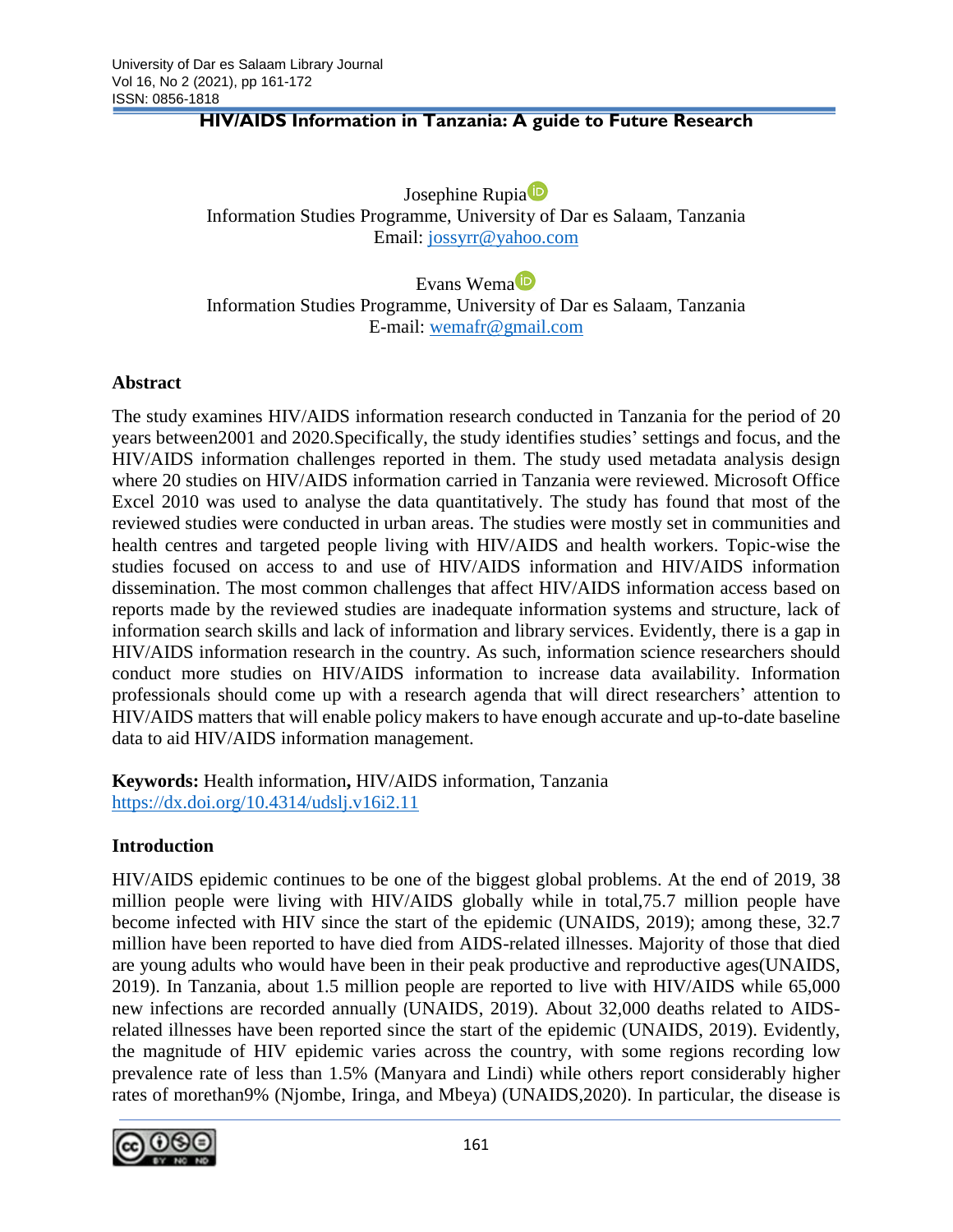found to cause vulnerability and poverty among households and the country in general (Oni et al., 2002; Masako, 2006; Mulungu, 2010). More specifically, deaths resulting from HIV/AIDS complications have reduced many families' labour force, productivity, and disposable income in Tanzania (WHO, 2017). Along these, the disease has seen large amounts of government funds set aside to treat and care for HIV/AIDS patients in hospitals. In addition, the problem has affected human resources, more especially in hospitals, where human resource crisis has been noticed (NACP, 2017).

A lot of initiatives are underway to reduce the rate of effects of HIV/AIDS in Tanzania. For instance, the introduction of antiretroviral treatment, the introduction of oral HIV tests, prevention of mother to child transmission; cash transfer programs, information dissemination and awareness programs (NACP,2017). Information dissemination and awareness programs, among others, focus on awareness creation, access to information services and life skills development for behaviour change (NACP, 2017).

It is an undeniable fact that information is an important resource for people and remains the most important tool in the management of HIV/AIDS. In fact, relevant HIV/AIDS information is important because it helps people to make appropriate decisions concerning their health status (Stores, 2006). Most of the time the information that is distributed in different sources helps to inform the public on HIV/AIDS matters like HIV/AIDS drugs, access to HIV health services, HIV prevention and care, dieting and fitness, symptoms of HIV and HIV/AIDS human rights (Huber & Cruz, 2010; Ogunmodede, 2014; Gombachika, 2013; Knut-inge, 2010; Murimba, 2014; Omunugha & Ekwugha, 2017).This information helps to minimize the risk of new infections and death related to HIV complications.

As such, research on how best to provide this resource is vital. However, although many researchers (e.g. Chande, 2014; Sefu, 2012; Manda & Mosha, 2012; Nkebukwa & Kokuberwa, 2010) have studied this subject with respect to Tanzania, it is not easy to establish the strides that have been made and inadequacies that persist so as to establish a collective research direction. As a result, this study, a meta-analysis of existing studies, has been conducted to find out the magnitude of research on HIV/AIDS in Tanzania so as generate insights on the extent of existing knowledge on this topic in Tanzania. This study is expected to be fundamental in future efforts to come up with strategies for improving both the volume and quality of research on this topic. Through establishing research gaps in this subject area the study is expected to inform the focus of future research. To achieve its aim, the study has identified the settings and focus of previous studies, and the challenges associated with HIV/AIDS information reported by the studies reviewed.

### **Related literature**

Many extant studies such as those carried out by Huber& Cruz (2010),Gombachika (2013), Stonbraker and Larson, (2015), Stores (2016),Ogunmodede etal. (2015), Omenugha and Ekwagha (2007),Schoombee (2009),Lwoga etal. (2017), Chande (2014), Nkebukwa and Kokuberwa, 2010, and Seifu (2012) have looked into HIV/AIDSinformation. These studies differ in context, targeted populations, research designs and nature. Regarding study settings, health centres, communities and learning institutions (universities and schools) were the most targeted. For instance, a large proportion of the studies reviewed (i.e.Huber&Cruz,2010; O'Glady, 2008; Gombachika,2013; Ogunmodede,2014; Stonbraker & Larson, 2015; Stores,2016; Lwoga *et al,* 2017; Kaijage &

HIV/AIDS Information in Tanzania: A guide to future research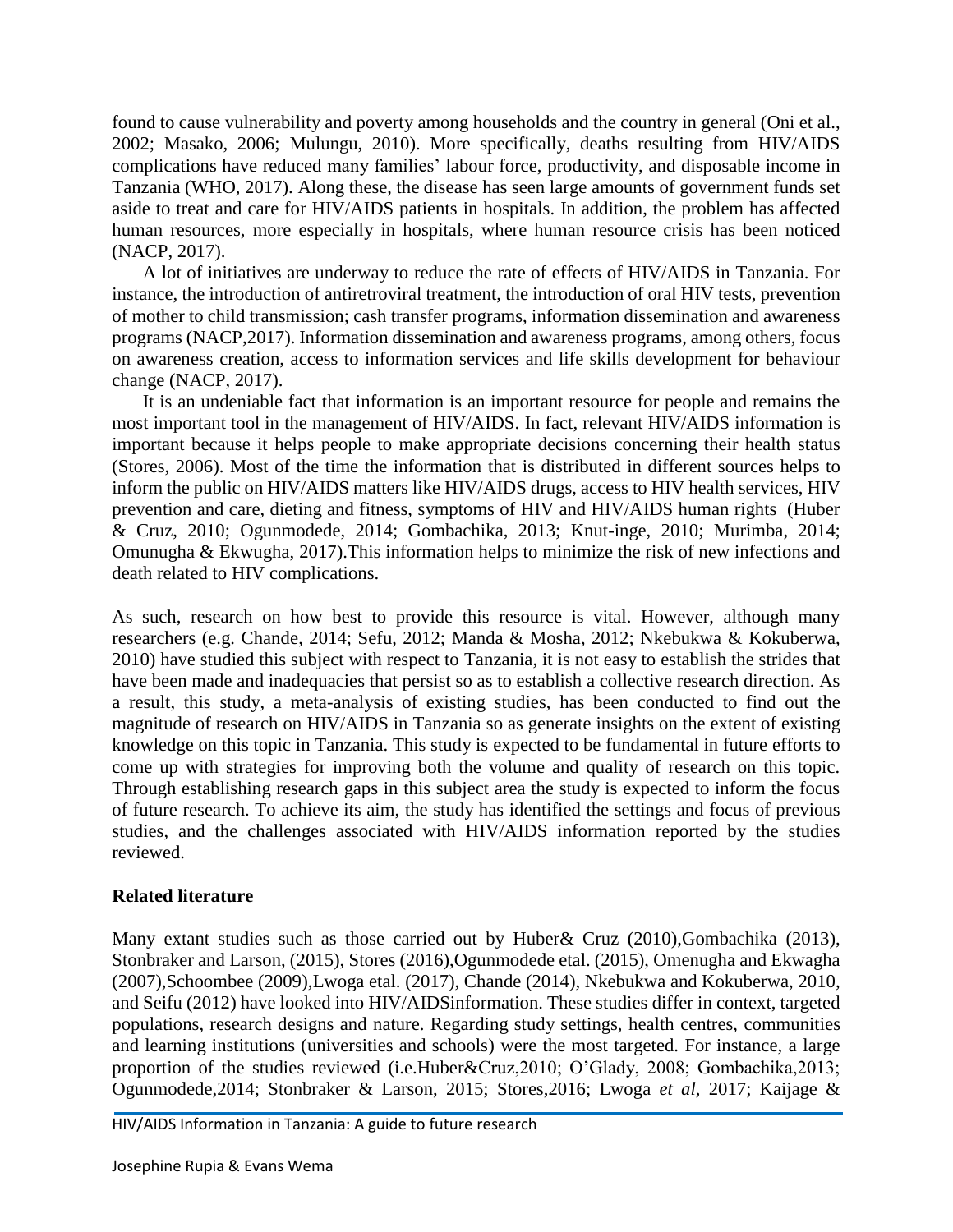Mwammenywa, 2018; Lwoga, 2019; Rumisha, 2007) targeted health centers. Similarly, those that targeted communities were many (see Nkebukwa & Kokuberwa, 2010; Sefu, 2012; Mboera etal., 2007; Kija, 2008; Chande, 2014; Knut-Inge, 2010; Manda, 2008). As stated earlier, those that targeted universities and schools (see Manda & Mosha, 2012; Muneja, 2006; Klepp, etal., 2008; Mjule, 2008; Mulungu, 2010) were considerably many too. In contrast, libraries were targeted by fewer studies (see Muswazi,2000; Schoombee, 2009; Mbunda, 2012). The focus of majority of HIV/AIDS studies being on health centres and communities appears to suggest that these two entities are the most preferred gateways to reaching all kinds of people with information on HIV/AIDS prevention and care. This belief is attested to by Stores (2016).

According to the existing literature, researchers appear to have mostly targeted people living with HIV/AIDS and students as their unit of analysis when trying to understand matters to do with HIV/AIDS information. While some studies (e.g., Huber & Cruz, 2010; O'Glady, 2008; Gombachika, 2013; Ogunmodede,2014; Stonbraker &Larson, 2015; Stores,2016; Lwoga etal, 2017) targeted people living with HIV/AIDS, others (e.g., Omenugha & Ekwagha,2007; Oyeyemi,2009; Mosha & Manda, 2012; Mjule, 2008; Mulungu, 2010; Muneja, 2006; Klepp, etal., 2008) focused on students. Hoewever, there are some studies that focused on other populations. These include librarians, teachers and villagers (e.g. Sefu, 2012; Nkebukwa & Kokuberwa, 2010; Mboera *etal.,* 2007; Kija, 2008; Chande, 2014; Knut-Inge, 2010; Manda, 2008). These studies can also be differentiated based on setting (urban, rural). In this respect, it has been noted that a large number of studies (e.g. Ogunmodede,2014; Oyeyemi,2009; Schoombee,2009; Mbunda, 2012; Manda & Mosha, 2012; Sefu, 2012; Dutta, 2009; Msuya, 2007; Mbunda, 2012; Muneja, 2006; Hyera, 2006; Knut-Inge, 2010; Rumisha, 2007)were conducted in urban areaswhile very few (e.g. Gombachika,2013; Omenugha &Ekwagha, 2007; Chande, 2014; Mulungu, 2010; Nkebukwa&Kokuberwa, 2010) were set in rural areas.To explain the urban-only setting of a study carried by Mbunda (2012),a statement that attributed the decision to financial constraints that made covering the rural part of the study area impossible was provided. Subject-wise, it has been noted that most of the reviewed studies focused on access to and use of HIV/AIDS information (see Adenuga, 2009; Larson, 2017; Hyera, 2006; Mjule, 2008; Muneja, 2008)and HIV/AIDS information needs(Huber & Cruz, 2010; O'Grady, 2008; Stores, 2016; Stonbraker & Laison, 2015; Mulungu, 2010; Ogunmodede et al.,2015).The reviewed literature has revealed various challenges faced by communities in accessing HIV/AIDS information as reported by various researchers. As a study by Lwoga (2019) revealed, lack of proper information searching skills affects some people's access to HIV/AIDS. Likewise, in a review of HIV/AIDS information studies carried out over a period of twenty years, Lwoga (2017) reported that because of lack of searching skills, a lot of information available is not well utilised by communities. O'Glady (2008) noted that lack of updated material in libraries contribute to poor access to HIV/AIDS information. This has also been reported by Mbunda (2012), who noted that libraries lack updated materials on HIV/AIDS; which hinders the utilization of libraries by communities that need HIV/AIDS information.

Overall, the reviewed studies differ in terms of focus, perspectives, contexts, methodologies, and reporting. Nevertheless, although researchers' efforts are visible in the quantity of studies available on this subject, it is not easy to establish the distance that has been covered as of yet. Such a gap can be addressed through meta-analysis and bibliometrics, designs that have been by various other researchers (Ndimbwa *et al*., 2019; Mtega, 2020; Emmanuel &Sife, 2021; Kanyika & Elia, 2021) for similar purposes. The use of these designs in HIV/AIDS information has been very limited hence leaving researchers to decide their research focuses based on their personal reviews of literature. For instance, a study (i.e. Kanyika  $\&$  Elia, 2021) that was carried out using

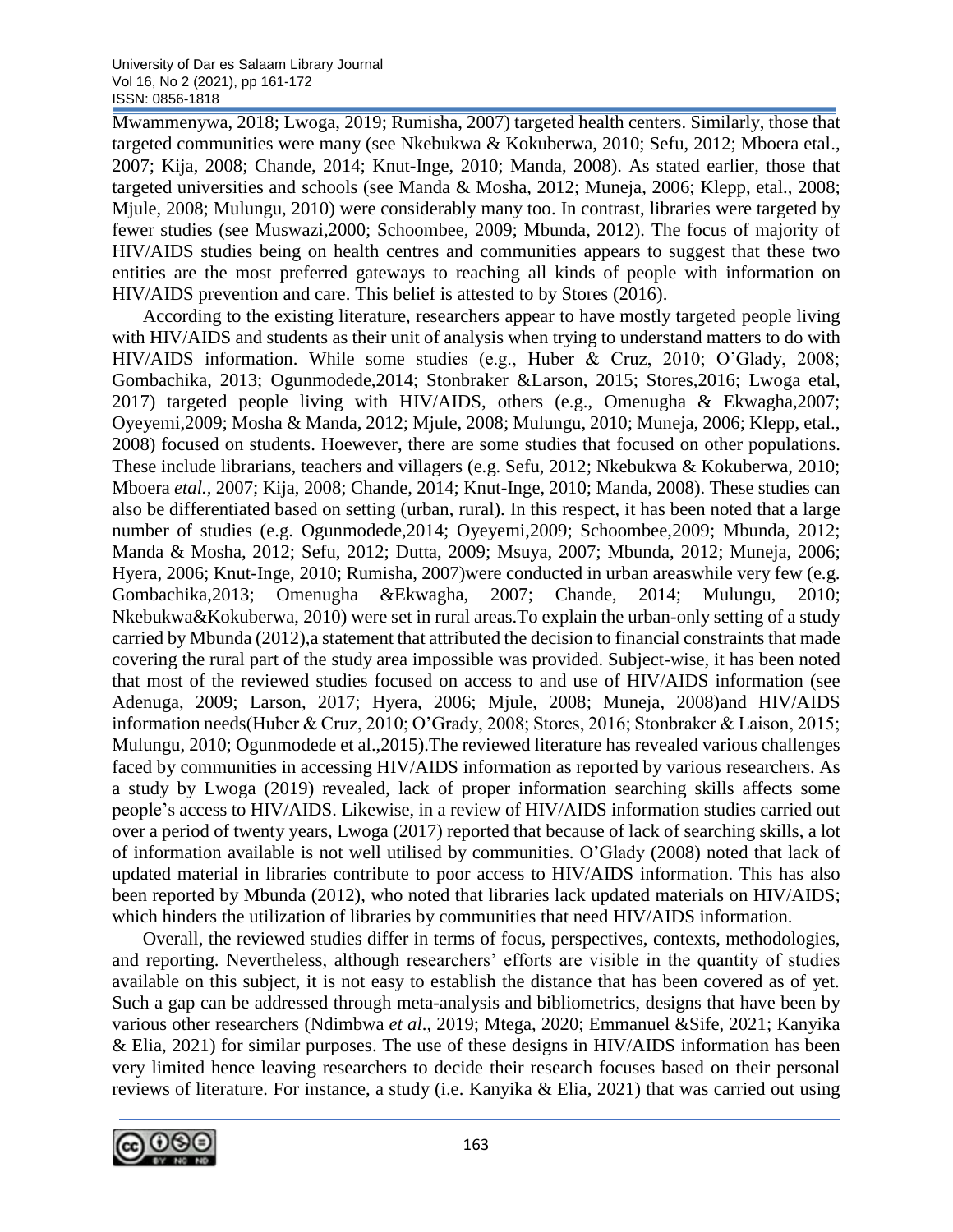this design in Tanzania only focused on HIV/AIDS information published in Tanzania's newspapers.

### **Methodology**

This study is desk research thathas used a meta-analysis design to analyse HIV/AIDS information studies that have been carried out over a period of 20 years (from 2001-2020). The studies reviewed were: Msuya, 2007; Mbunda, 2012; Muneja, 2006; Hyera, 2006; Kija, 2008; Mjule, 2008; Mulungu, 2010; Lwoga, 2009; Klepp, *et al.,* 2008; Sefu, 2012; Chande, 2014; Manda & Mosha, 2012; Kaijage & Mwammenywa, 2018; Mboera *et al.,* 2007; Knut-Ing *et al.,* 2010; Rumisha, 2007; Manda, 2008; Lwoga *et al.,* 2017; Nkebukwa & Kokuberwa, 2010 and Senyoni, 2007.Considering the nature of the objectives of this study, which focused on looking at what previous studies have done and found to identify underlying issues that require attention; a metaanalysis design was considered more suitable. The study has taken on a quantitative research approach to quantify studies based on their target population, study institutions/organization, topic focused on, and issues reported.

This study has been carried out to look at HIV/AIDS information studies that have been carried out in Tanzania over the period between the year 2001 and 2020. The researchers' choice of years was influenced by the need to access current studies in HIVAIDS information that reflect current trends in the management of the epidemic. For this purpose, all retrievable studies that fell within the boundaries of this study's aim made the target population. In other words, a purposive sampling method was used to identify studies that qualified for inclusion in the study. The selection of studies was based on the following criteria: the study setting being Tanzania, the studies must have been carried out between the years 2001 and 2021, and the studies must cover HIV/AIDS information. In total, the researchers were able to retrieve 20 studies that met these conditions.

Considering that this study was aimed at examining HIV/AIDS information research efforts made by researchers, its focus was on analysing the retrieved studies. As such, the researchers employed a documentary review method to collect data from these studies. An indepth literature search was conducted, and relevant studies were identified. The search for relevant studies was done through Google Scholar with a customised range of 2001 to 2020. Various keywords with such as HIV/AIDS, Information, and Tanzania were used to refine the results. Types of publications considered in the study were journal articles, theses, dissertations, working papers and conference proceedings. Microsoft Office Excel2010 was used to analyse data quantitatively.

### **Findings**

This section is covers the presentation of findings obtained from the analysis of data in the sampled studies. As mentioned earlier, the study analysed 20 studies on HIV/AIDS information in Tanzania. The findings generated from the analysis have been presented based on three themes formulated from the specific objectives of the study.

### *Settings of HIV/AIDS information Studies*

HIV/AIDS Information in Tanzania: A guide to future research The first specific objective of this study was to discover the contextual settings of HIV/AIDS information in Tanzania. By doing so, the study sought to determine areas where available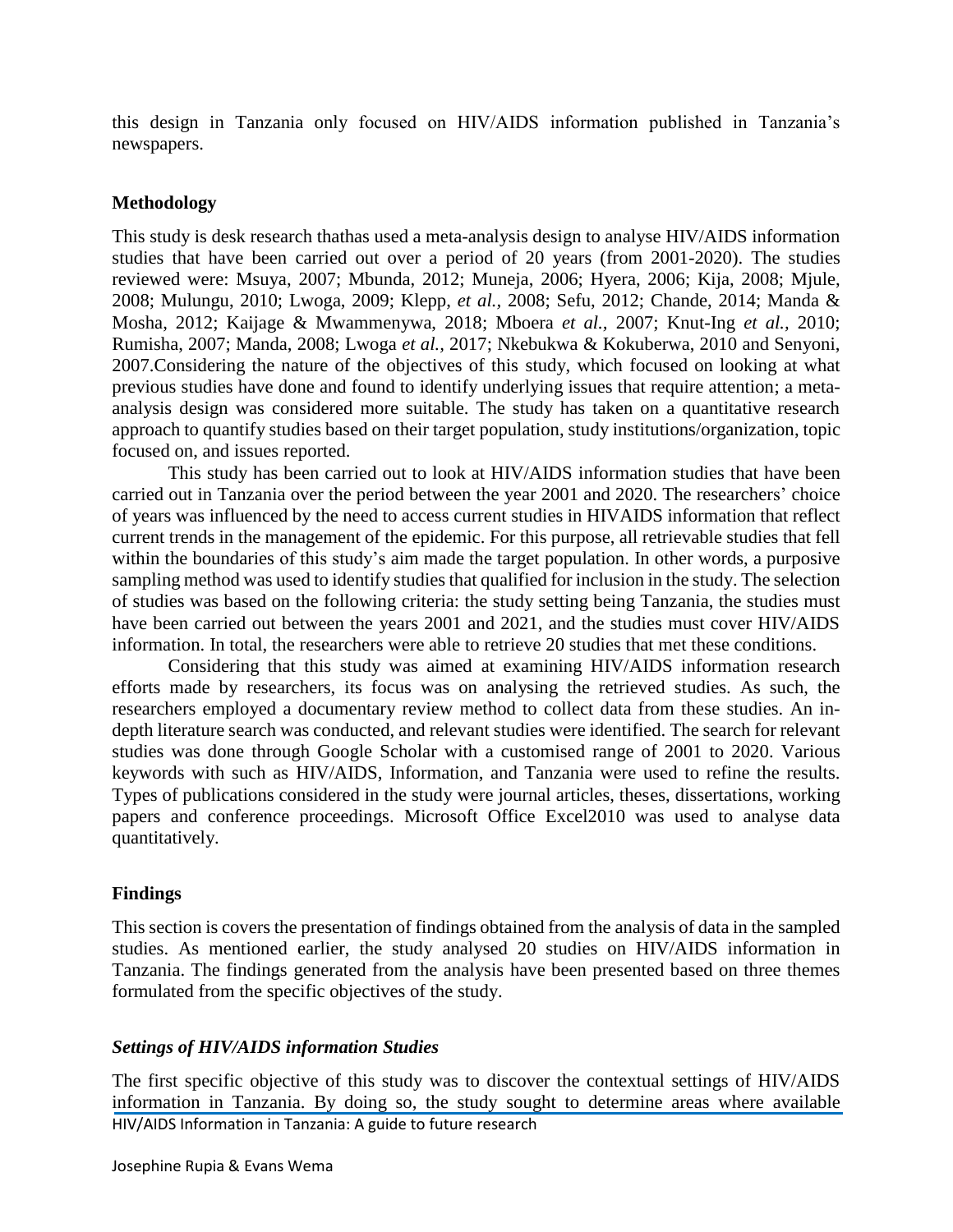HIV/AIDS studies were carried out and their target populations. As part of this objective, the study has discovered the type of study area (urban or rural), types of institutions that have been studied, and the targeted populations. This has been done to ascertain the areas, institutions, and population groups that have received much of HIV/AIDS information researchers' attention in the country. The subsections that follow present findings on these areas.

# *Location of Study Area*

The study's initial purpose was to identify the locations of areas where the reviewed HIV/AIDS information studies were conducted. The locations have been categorized as urban and rural. The purpose of this was to understand the attention paid by researchers to information users in various geographical settings considering that one's geographical location can influence their access to information. What this analysis has found on this aspect has been presented in Table 1:

| Location $n=20$ | <b>Frequency</b> | $\frac{6}{9}$ |
|-----------------|------------------|---------------|
| Urban           |                  | 75            |
| Rural           |                  | 25            |
| <b>Total</b>    | 20               | <b>100</b>    |

|  | <b>Table 1: Location of the Study Area</b> |  |  |  |
|--|--------------------------------------------|--|--|--|
|--|--------------------------------------------|--|--|--|

The findings in Table 1 show that for the period observed, HIV/AIDS information studies have been concentrated in urban areas than rural ones. This is evident in the 75%of studies that have been found to have been set in urban areas compared to only 25%conducted in rural areas. The findings suggest that researchers are keen to understand the relationship between urban populations and HIV/AIDS information.

### *Study Institutions or organization*

This study also aimed to find out the institutions or organizations in which the selected studies were carried out. The study institutions/organization were categorized based on their nature (i.e., Universities, schools (secondary or primary), health centre, libraries, and general community). The results obtained are summarized in Table 2.

| Targeted Institutions n=20 | <b>Frequency</b>            | $\frac{6}{6}$ |
|----------------------------|-----------------------------|---------------|
| Universities               | っ                           | 10            |
| Schools                    | $\mathcal{D}_{\mathcal{A}}$ | 10            |
| Libraries                  | 3                           | 15            |
| Communities                | 11                          | 55            |
| <b>Health Centres</b>      |                             | 35            |
|                            |                             |               |

### **Table 2: Study Institutions**

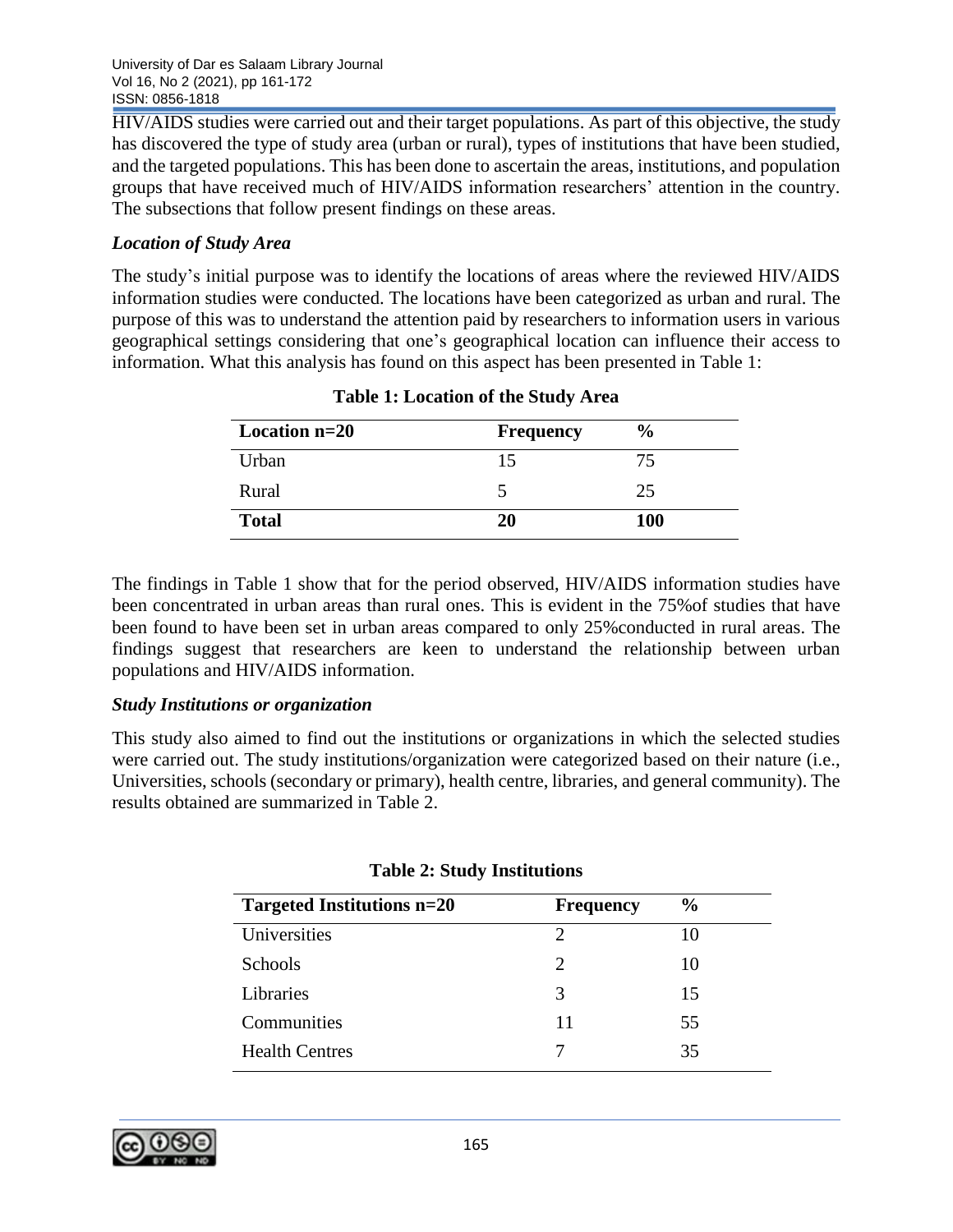The results show that among the HIV/AIDS information studies that were conducted during the reviewed period, 55% were set in communities, followed by 35%that were set in health centres, 15% that were set in libraries, and 10% set in universities and 10% set in schools. Based on these findings, researchers have paid the least of their attention to populations in universities and schools. It should however be noted that there are a few studies that focused on more than one institution e.g., community and health centres.

# *Targeted Populations*

Furthermore, the study sought to find out the populations targeted by the studies that were retrieved for analysis. This was done with the recognition of the importance it has in establishing a detailed understanding of researchers' focus when carrying out studies on HIV/AIDS information.

| Targeted Population $(n=20)$                      | <b>Frequency</b> | $\frac{0}{0}$ |
|---------------------------------------------------|------------------|---------------|
| Villagers                                         | 4                | 20            |
| People living with HIV/AIDS & health 7<br>workers |                  | 35            |
| Students and teachers                             |                  | 25            |
| Library users & librarians                        |                  | 5             |
| Youths                                            |                  | 10            |
| Special groups                                    |                  |               |
| <b>Total</b>                                      | 20               | 100           |

Table 3: Targeted Population by Studies

Table 3 shows that a considerable percentage (35%) of the studies reviewed targeted people living with HIV/AIDS and health workers. The results can be attributed to the understanding that people living with a problem and those that are trying to handle it are likely to be the ones mostly in need of information on the problem hence the need to find better ways of optimising their information access and use experiences.

# *HIV/AIDS Information Topics focused by Studies*

The study also focused on topics of HIV/AIDS information that were focused on by the reviewed studies. This was considered important information for forming a joint understanding of what has been done and what needs to be done in the future. The HIV/AIDS information topics focused on by the studies are as summarized in Table 4:

|  | Table 4: HIV/AIDS Information Topic Focused by Studies |  |  |
|--|--------------------------------------------------------|--|--|
|  |                                                        |  |  |

| <b>HIV/AIDS Focused Areas n=20</b>      | <b>Frequency</b> | $\%$ |
|-----------------------------------------|------------------|------|
| Access and use of HIV/AIDS information  |                  | 50   |
| HIV/AIDS Information seeking behaviours |                  | 10   |
| HIV/AIDS information dissemination      |                  | 30   |
| HIV/AIDS information needs              |                  |      |
| HIV/AIDS information awareness          |                  |      |

HIV/AIDS Information in Tanzania: A guide to future research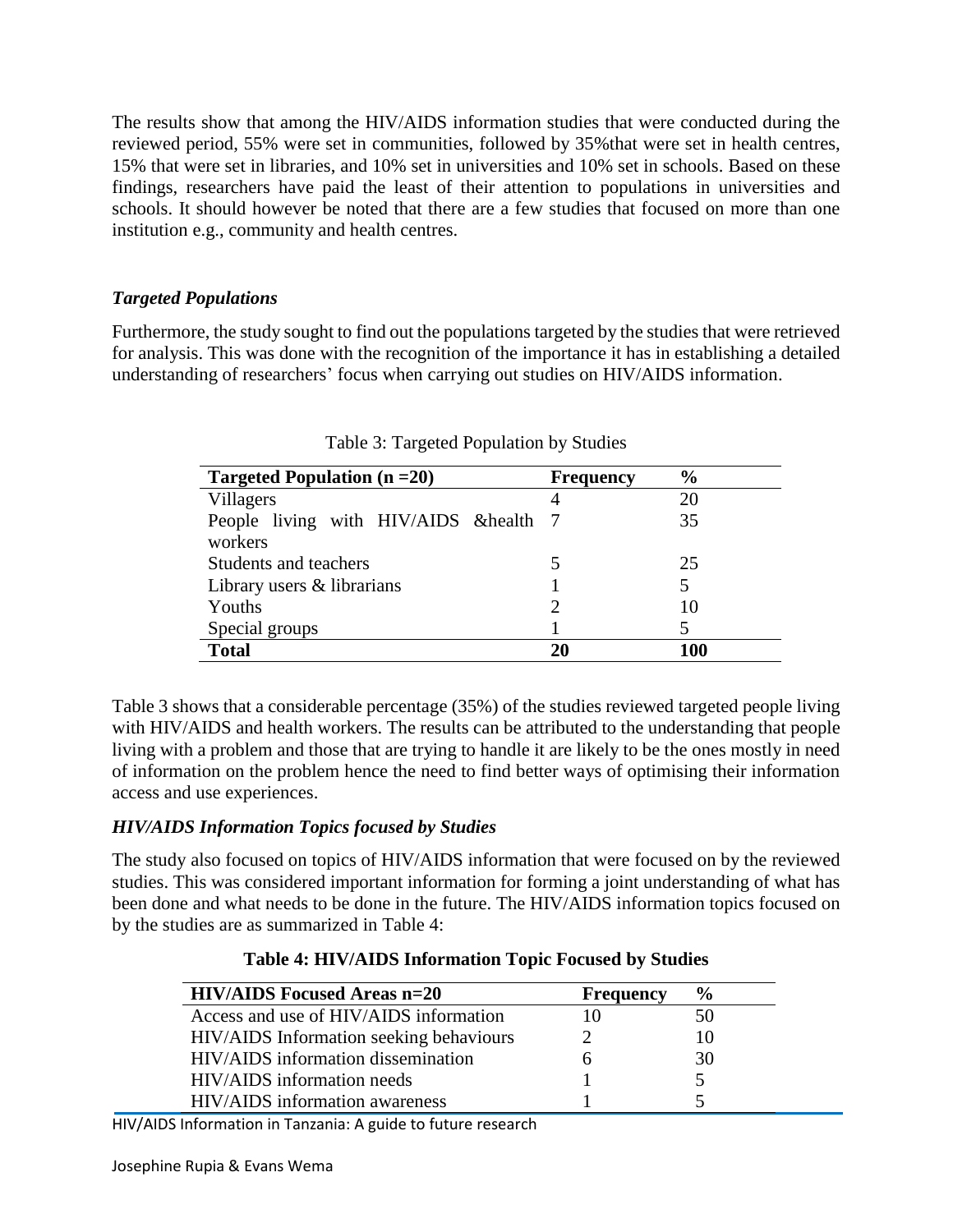| .                    |    |     |
|----------------------|----|-----|
| m<br>- 4 -<br>1 otal | 40 | 100 |
|                      |    |     |

Table 4 shows results on HIV/AIDS information topics that the studies that have been reviewed focused on. Access to and use of HIV/AIDS information and information dissemination were the most studied topics since they were focused on by50% and 30% of the studies respectively. The least focused on topics was HIV/AIDS information needs, information seeking behaviour and HIV/AIDS information awareness.

### *Challenges Reported to Affect HIV/AIDS Information Access*

The third objective of this study was to identify challenges reported by researchers during the specified period of review to affect HIV/AIDS information access. This was done with hope that identifying these challenges will highlight those that are very prominent so as to direct researchers' and practitioners' attention to them. Based on the studies analysed, the challenges that affect information access are summarized in Table 5.

| Challenges reported that affect HIV/AIDS Frequency |    | $\frac{6}{6}$ |
|----------------------------------------------------|----|---------------|
| information seeking $n=20$                         |    |               |
| Lack of information search skills                  | 8  | 40            |
| Lack of access to internet                         |    | 15            |
| Inadequate information system and structure        | 15 | 75            |
| Low level of education                             | 4  | 20            |
| Language barriers                                  |    | 25            |
| Lack of information and library services           | 6  | 30            |
| Limited access to radio/television/newspapers      |    | 10            |
| Culture difficulties                               |    | 10            |

| Table 5: Challenges Reported to Affect HIV/AIDS Information Access |  |
|--------------------------------------------------------------------|--|
|--------------------------------------------------------------------|--|

Table 5 shows that initiatives in HIV/AIDS information access in Tanzania face several challenges. Among these, inadequate information system and structure (75%) is appears to have the strongest influence on HIV/AIDS information access in the country. This is followed by other challenges like lack of information search skills (40%) and lack of information and library services (30%). The results further show that language barriers (25%), low level of education (20%), lack of access to internet (15%), limited access to radio/television/newspaper and cultural difficulties (10%) have a weaker influence on the initiatives.

### **Discussion**

Bearing in mind the importance of information in managing HIV/AIDS, it is apparently vital for communities to have access to timely, relevant and adequate HIV/AIDS information for decision

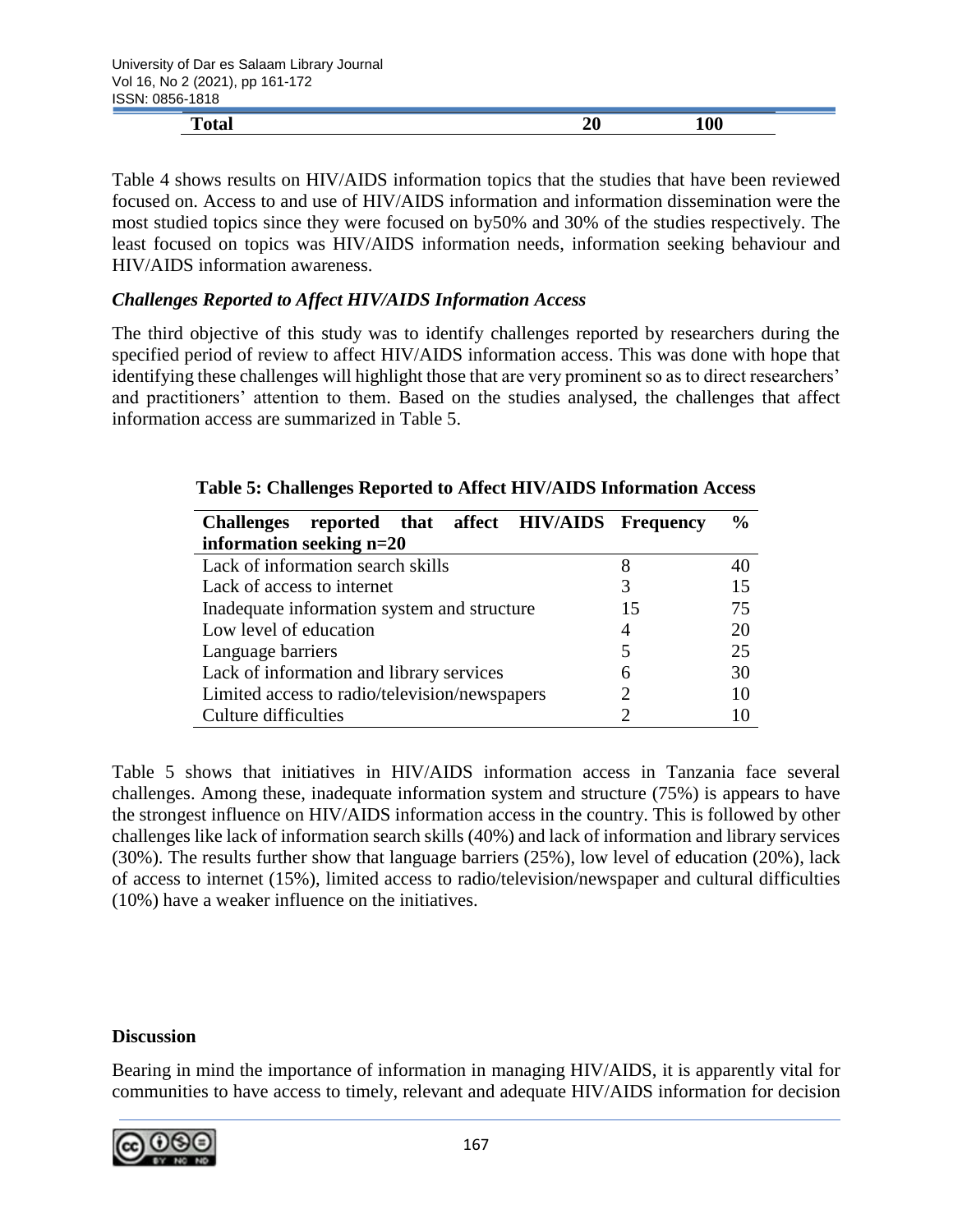making purposes. In other words, the HIV/AIDS information needed by a community needs to be available for easy access and use. It is based on these grounds that looking at the availability of research that covers various aspects of HIV/AIDS information is necessary. Among other this, this analysis has clearly shown that HIV/AIDS information research (e.g., Ogunmodede, 2014; Oyeyemi, 2009; Schoombee, 2009; Mbunda, 2012; Manda & Mosha, 2012; Sefu, 2012; Dutta, 2009; Msuya, 2007; Mbunda, 2012; Muneja, 2006; Hyera, 2006; Knut-Inge, 2010; Rumisha, 2007) carried out between the year 2001 and 2020 was set in urban areas than rural areas. The limited HIV/AIDS information research focus on rural areas takes us back to the implementation of the TNAIDS policy that stresses free and equal access of HIV/AIDS information for people in rural areas. However, it is worth noting that some of the reviewed studies (Mbunda, 2010; Manda & Mosha, 2012) reported choosing urban areas as study settings due to financial constraints. Similarly, others (Lwoga et al., 2017; Sefu, 2012; Mulungu,2010) noted that, rural areas need more funds to cover transportation as well research assistance as most people in rural areas are illiterate. This calls for government and institutions that support HIV/AIDS research in Tanzania to set aside funds to support research in rural areas.

Apart from the locations of the study (rural v/s urban), the study also looked at the study institutions/organizations as one of the important aspects of study settings. The findings of the study revealed that during the period of 20 years, most of the HIV/AIDS information studies in Tanzania have been focused on communities and health centres. This trend has been reflected in studies carried out elsewhere (e.g., Huber and Cruz,2010; O'Glady, 2008; Gombachika,2013; Ogunmodede,2014; Stonbraker and Larson, 2015; Stores,2016)). However, this is a clear disclosure of the shortage of empirical literature from other important areas of study in the country. Apart from this, the limited attention paid by researchers to libraries arouses more curiosity considering that these entities are key in information services provision.

HIV/AIDS information studies need to focus on all populations to find out which ones need what kind of information since the disease affects the whole community. Findings from this study have revealed that studies have paidmore attention to people living with HIV/AIDS and health workers. This is in line with existing literature which has shown that most available studies have targeted health workers and people living with HIV/AIDS as their study populations (see Huber & Cruz, 2010; O'Glady, 2008; Gombachika, 2013; Ogunmodede,2014; Stonbraker &Larson, 2015; Stores,2016; Lwoga etal., 2017). This implies that researchers in Tanzania think that people who need HIV/AIDS information are those who have already been affected. In other words, the limited availability of HIV/AIDS research that targeted other information users in the country means important details about what HIV/AIDS information is needed by those groups are hardly available.

While this study reports that over the period of 20 years HIV/AIDS information research in Tanzania has focused on various topics; the findings further reveal that more attention has been paid to access and use of HIV/AIDS information and information dissemination. The findings are in line with other literature sources (see Adenuga, 2009; Larson, 2017; Hyera, 2006; Mjule, 2008, Muneja, 2008) that have reported that the topic most focused on was access to and use of HIV/AIDS information. However, the findings go against what has been reported in other literature sources (Huber & Cruz, 2010; O'Grady, 2008; Stores, 2016; Stonbraker & Laison, 2015; Mulungu, 2010; Ogunmodede et al.,2015) that most studies focused on HIV/AIDS information needs. Specifically, the findings have shown that only 5% of studies on HIV/AIDS information carried out in Tanzania between 2001 and 2020 have focused on information needs. Other topics i.e., information seeking behaviours and information awareness were among the least studied. These

HIV/AIDS Information in Tanzania: A guide to future research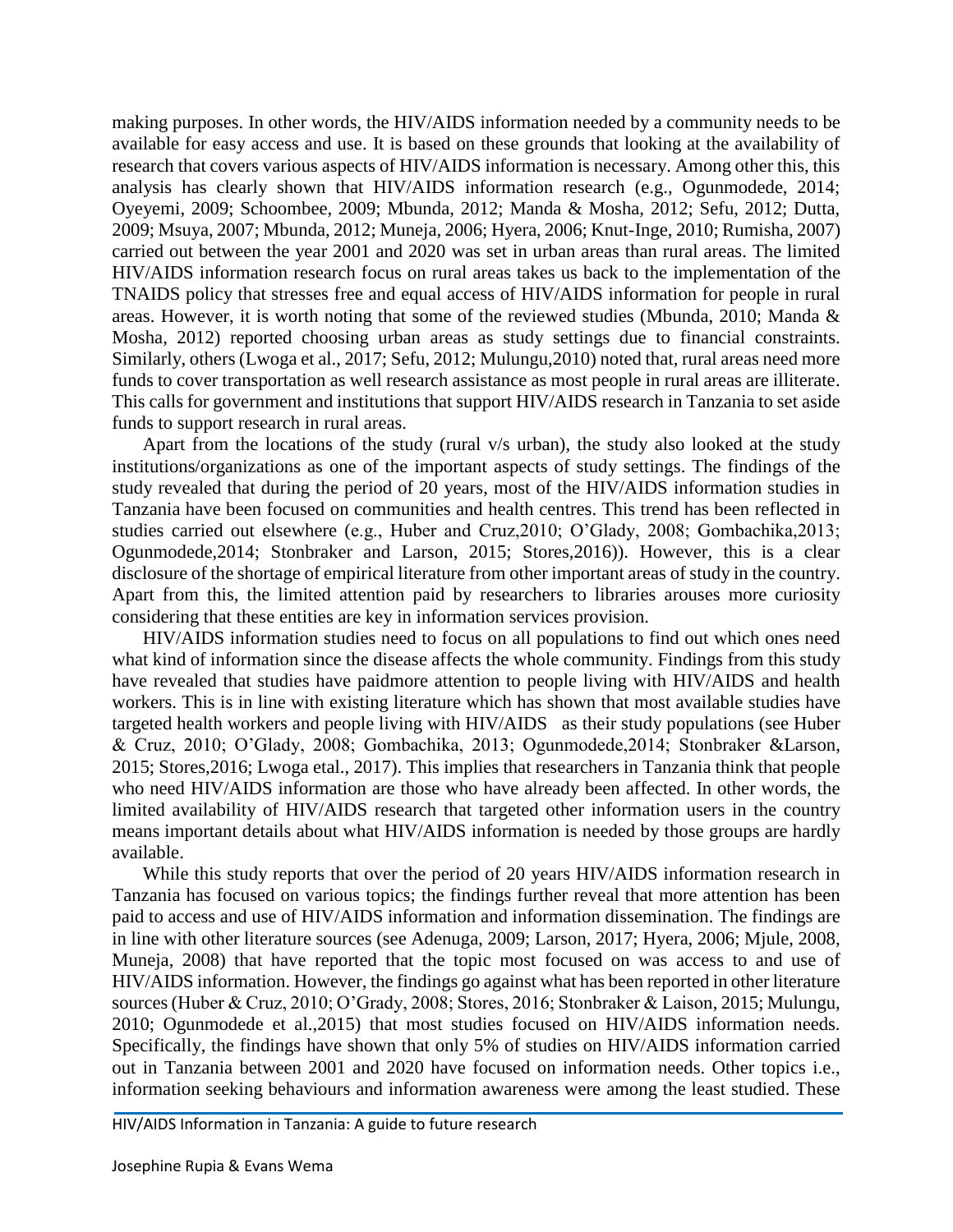topics are very important in the information seeking process; information professionals cannot generate and disseminate information to users without understanding their information seeking behaviour as well their needs. The research's focus on dissemination, access and use brings a raises question regarding the usability of the available HIV/AIDS information in Tanzania.

With regards to challenges reported by the studies, it has been seen that, during the period of 20years, HIV/AIDS information access efforts in the country have been mainly hampered by inadequate information systems and structure, lack of information search skills and lack of information and library services. In general, these findings reflect what has been reported by other researchers (Stores, 2016; Huber & Cruz, 2010; Schoombee, 2009; Ogmudede, 2014; Mbunda, 2012; Mboore, 2007; Rumisha, 2007; Chande, 2014). This can be attributed to similarities in the trends of HIV/AIDS information service landscape in the country and those of other regions of the world.

### **Study Implications and Limitations**

The study has identified a research gap in HIV/AIDS information which will help future researchers in establishing the research focus. The study also will inform policy makers to make adjustments in the HIV/AIDS policy in order to support researchers' HIV/AIDS information studies so as to enable them to cover rural areas. The main limitation of this study is that it has reviewed HIV/AIDS information studies in Tanzania from 2001 to 2020. Moreover, the study focused on publications and citations that were available online and those that had "HIV/AIDS information" and "Tanzania" as keywords in their titles. This means that publications and citations that were not available on the web were not retrieved.

### **Conclusions and Recommendations**

Based on the findings of this study, there is a gap in settings of HIV/AIDS information studies carried out in Tanzania. Findings show that most of the studies were conducted in urban areas than rural areas. Also, most of the studies targeted health workers and people living with HIV/AIDS. On the other hand, the study targeted more health centres and communities as targeted institutions. Further, the topics mostly covered by the studies were access and use of HIV/AIDS information and HIV/AIDS information dissemination. Based on these findings, the study suggests that information science researchers in the country should conduct more studies on HIV/AIDS information to increase the number of studies on this subject area with more emphasis area that have been inadequately covered. Moreover, following this study, it is important that information professionals should come up with a research agenda that will direct research attention to ensuring that HIV/AIDS policy makers have enough accurate and up-to-date baseline data to aid HIV/AIDS management.

### **References**

Adenuga, A. (2009). HIV/AIDS knowledge of secondary school learners in Sefhare Botswana. University of South Africa. Retrieved from<http://hdl.handle.net/10500/3820>

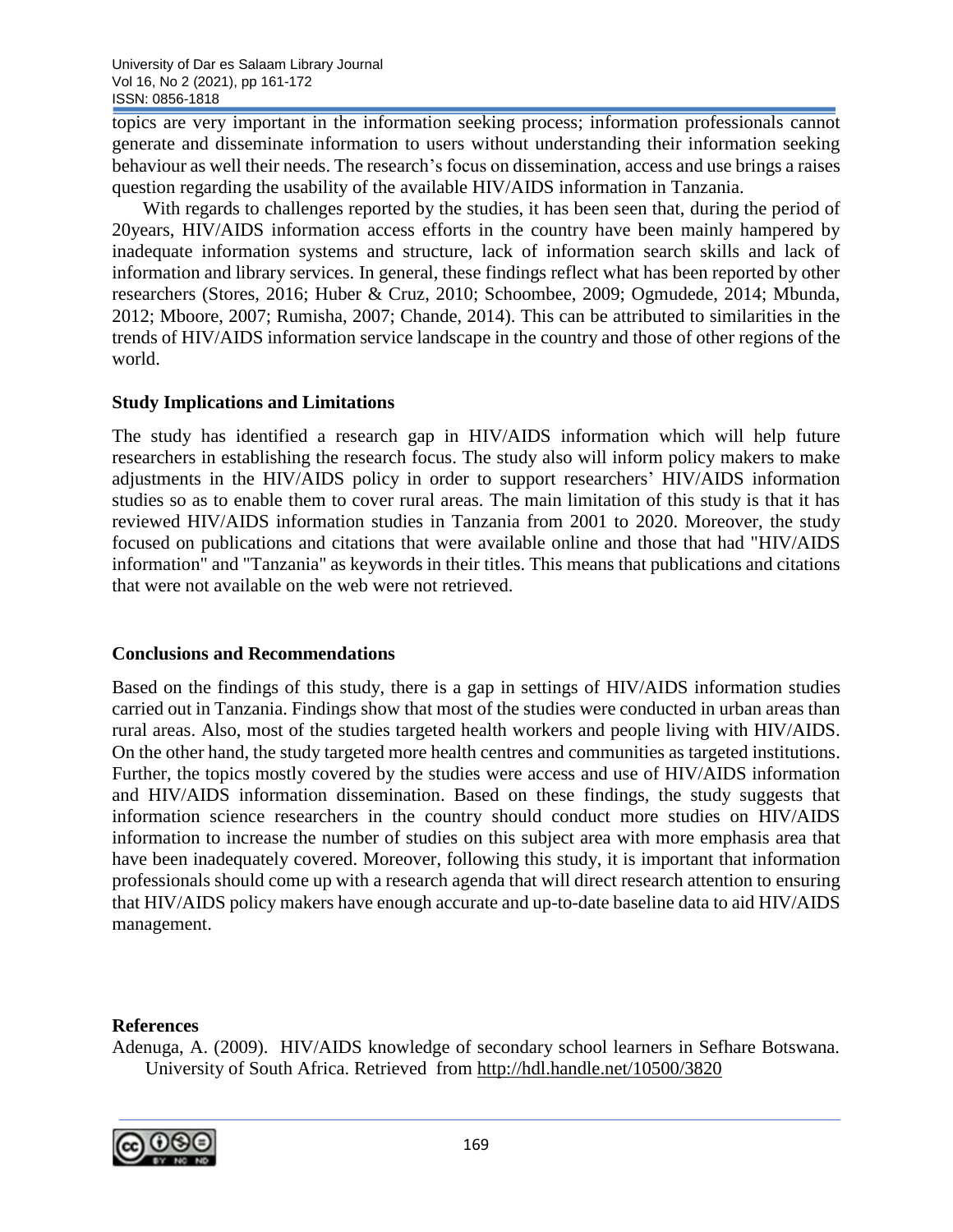- Chande-Mallya, R. (2014). Access and utilization of HIV/AIDS information in rural areas in Tanzania: A case of Kisarawe district. PhD Dissertation. University of Dar es Salaam.
- Gombachika, B.C., Chirwa, E., Malata ,A. & Maluwa, A.(2013). Sources of information on HIV and sexual and reproductive health for couples living with HIV in rural Southern Malawi. *AIDS Research and Treatment Journal*, 2(1), 28-40.<http://dx.doi.org/10.1155/2013/235902>
- Huber J. & Cruz J. (2010). Information needs and information-seeking behaviors of HIV positive men and women. *Medical Reference Services Quarterly,* 19, (3), 39– 48[.https://doi.org/10.1300/J115v19n03\\_03.](https://doi.org/10.1300/J115v19n03_03)
- Hyera, P. (2006). Effectiveness of communication channels use in disseminating nutrition information for people living with HIV/AIDS in Mbeya region Tanzania. Master's Dissertation. University of Dar es Salaam.
- Kaijage, S. & Mwammenywa, I. (2018). Toward enhancing access of HIV/AIDS healthcare information in Tanzania's a mobile application platform a way forward?*[International](https://www.researchgate.net/journal/International-Journal-of-Information-Technology-and-Computer-Science-2074-9015) Journal of [Information](https://www.researchgate.net/journal/International-Journal-of-Information-Technology-and-Computer-Science-2074-9015) Technology and Computer Science* 10(7), 31-38.
- Kanyiki, M.E. & Eliah, E.F. (2021). The coverage of HIV/AIDS information in Tanzania: A reflection of Mwananchi and Daily *News* Newspapers. *University of Dar es Salaam Library Journal,* 16(1),149-166.
- Kija, L.L. (2008). Problems affecting HIV/AIDS information dissemination to person with visual impairment in Tanzania. Master's Dissertation. University of Dar es Salaam.
- Klepp K.I. Bastien S, Sango W, Mnyika K.S., & Masatu M.C. (2008). Changes in exposure to information, communication and knowledge about AIDS among school children in Northern Tanzania, 1992-2005. *AIDS Care,*20(3), 382-387. <https://doi.org/10.1080/09540120701583779>
- Knut-Inge, K.,Sheri, B., & Melkizedk, T.L. (2010). Exposure to information and communication about HIV/AIDS and perceived credibility of information sources among young people in northern Tanzania. *African Journal of AIDS Research*, 8 (2), 213- 222[.https://doi.org/10.2989/AJAR.2009.8.2.9.861](https://doi.org/10.2989/AJAR.2009.8.2.9.861)
- Lwoga, E.T. (2019).Online and offline information seeking behaviours of people living with HIV in a clinic-based setting. *Global Knowledge, Memory and Communication*, 68 (7), 517-533. [https://doi.org/10.1108/GKMC-03-2019-0031.](https://doi.org/10.1108/GKMC-03-2019-0031)
- Lwoga, E.T, Nagu, T. &Sife, A.S. (2017). Online HIV information seeking behaviour among people living with HIV in selected Tanzanian public hospitals. *Journal of Systems and Information Technolog*y. 19 (1), 94-115. <https://doi.org/10.1108/JSIT-06-2016-0038>
- Mboera L.E., Rumisha S.F., Senkoro K.P., Mayala B.K., Shayo E.H., &Kisinza W.N. (2007). Knowledge and health information communication in Tanzania. *East Africa Journal of Public Health,* 4(1),33-39.
- Manda, P.A. (2008). Social-cultural determinants of HIV/AIDS information impact: experience from Babati district in Tanzania. PhD Dissertation. University of Dar es Salaam.
- Masako, R. M. (2006). Quality of care for people living with HIV/AIDS in Morogoro. Master's Dissertation. Sokoine University of Agriculture.
- Mbunda, F.X. (2012). The role and potential of TLSB in dissemination of HIV.AIDS: a case of Mbeya regional library. Master's Dissertation. University of Dar es Salaam.
- Mjule, R. (2008). Communicating HIV/AIDS information among girls in secondary schools: A case of Coastal Region. Master's Dissertation. University of Dar es Salaam.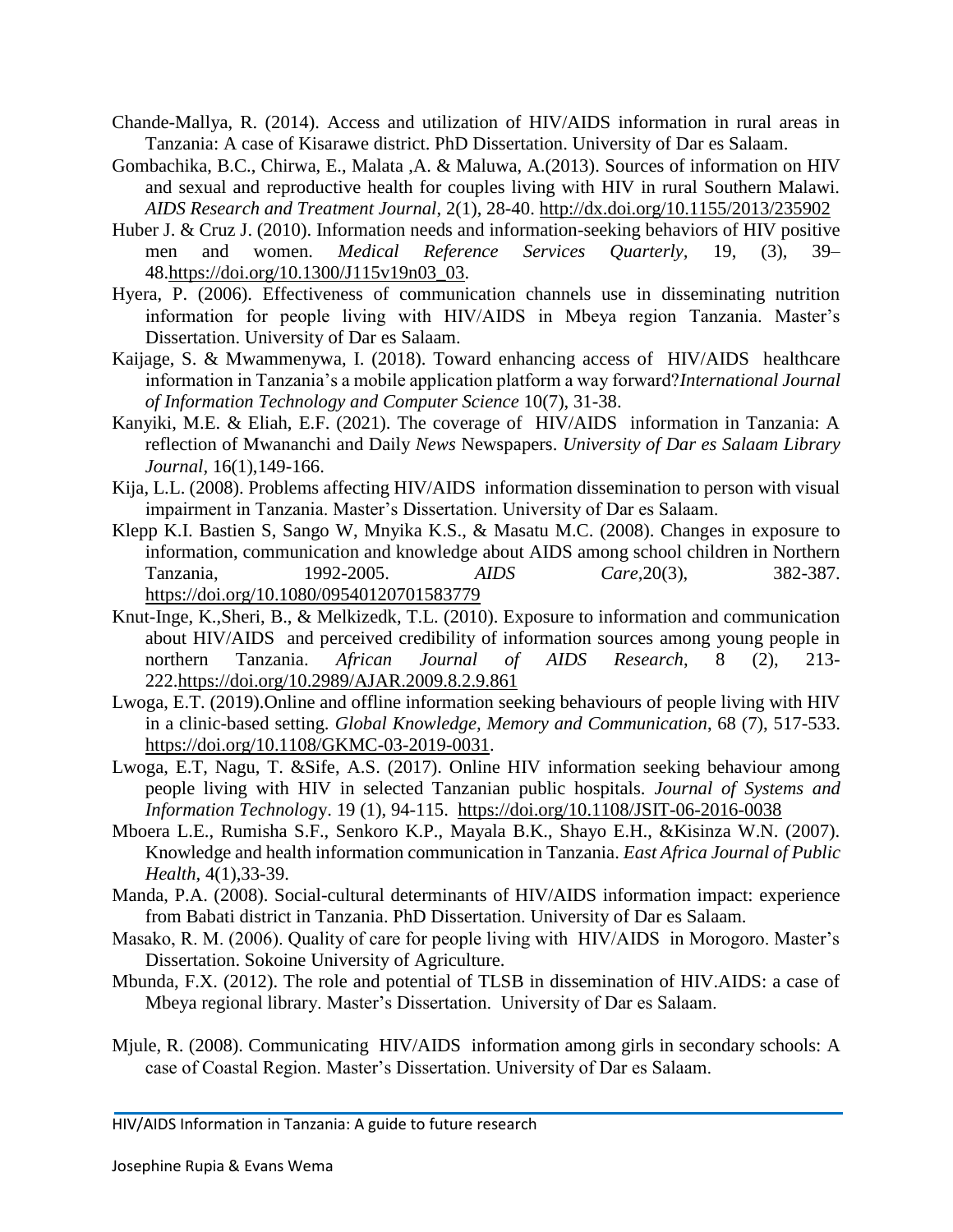- [Mosha, N.](https://www.emerald.com/insight/search?q=Neema%20Florence%20Mosha) & [Manda, P.](https://www.emerald.com/insight/search?q=Paul%20Manda) (2012). HIV/AIDS information and changing sexual behaviour among undergraduate students in Tanzania. *[Aslib Proceedings](https://www.emerald.com/insight/publication/issn/0001-253X)*, 64 (5), 509- 518. [https://doi.org/10.1108/00012531211263120.](https://doi.org/10.1108/00012531211263120)
- Msofe, G.E.F. &Sife, A. S. (2021). Bibliometric analysis of the trend of publications on poverty research in Tanzania from 1961 to 2016. *University of Dar es Salaam Library Journal,* 16  $(1)$ , 55-66.
- Msuya, J. N. (2007). Information and communication technologies (ICTs) and HIV/AIDS information dissemination: A case of National Aids Control Programme (NACP). PhD Dissertation. University of Dar es Salaam.
- Mulungu, D.D. (2010). Information needs on sexual behavior change among primary school teachers in reducing the spread of HIV/AIDS : A case study of primary school teachers in Mashati division-Rombo District council, Tanzania. Masters Dissertation. University of Dar es Salaam.
- Muneja, P. S. (2006). Attitudes of people on HIV/AIDS television information in Dar es Salaam: A case study of University of Dar es Salaam. Master's Dissertation. University of Dar es Salaam.
- Murimba, L. (2014). Examining sexual and reproductive health needs of adolescent infected with HIV ay Chiedza Child Care Centre. Master's Dissertation. University of South Africa, South Africa.
- Muswazi, P. (2000). HIV/AIDS information resources and services: A Swaziland case study. *Library Review,* 49 (1), 34-39.
- NACP (2017). Consensus Estimates on Key Population Size and HIV Prevalence in Tanzania. NACP.
- Mtega, W.P. (2021). Communication channels foe exchanging agricultural information among Tanzanian farmers: a meta-analysis. *IFLA Journal,* 47(4), 570-579. <https://doi.org/10.1177/03400352211023837>
- Ndimbwa, T., Ndumbaro, F., &Mwantimwa, K., (2019). Delivery mechanism of agricultural information and knowledge to small holder farmers in Tanzania: A meta – analysis study. *University of Dar es Salaam Library Journal*, 14, (2), 87-98.
- Nkebukwa, A.K. (2010). The generation and dissemination of information for HIV/AIDS prevention in rural Tanzania: an assessment through a gendered grassroots AIDS model. PhD Dissertation. University of Dar es Salaam.
- O'Grady, L. (2008).Meeting health information needs of people with HIV/AIDS : Sources and means of collaboration. *Health Information Library Journal,*25 (4), 261 – 269
- Ogunmodede, T.A. ,Bamgbose, O.J., & Oyebola, O.O., (2014). Information needs of people living with HIV/AIDS in Ibadan. *Journal of Education & Practice*, 5 (27) 198-203.
- Ogunmodede, T.A.; Ebijuwa, A. S. &Oyetola, S. O. (2015). Health information need and information sources of pregnant women in Ogbomoso Metropolis, Oyo state, Nigeria.*Library Philosophy and Practice Journal*, 40 (2), 16-33. [https://digitalcommons.unl.edu/libphilprac/981.](https://digitalcommons.unl.edu/libphilprac/981)
- Omenugha, A. &Ekwagha, E. (2007). Assessment of adequacy of information on AIIDS available to teenager boys and girls in Awka South Local Area. Ebenezer Soola Conference on Communication Proceedings.
- Oyewale, T. (2009). HIV/AIDS knowledge and attitude among teachers in Abuja, Nigeria. Master's Dissertation. University of South Africa.